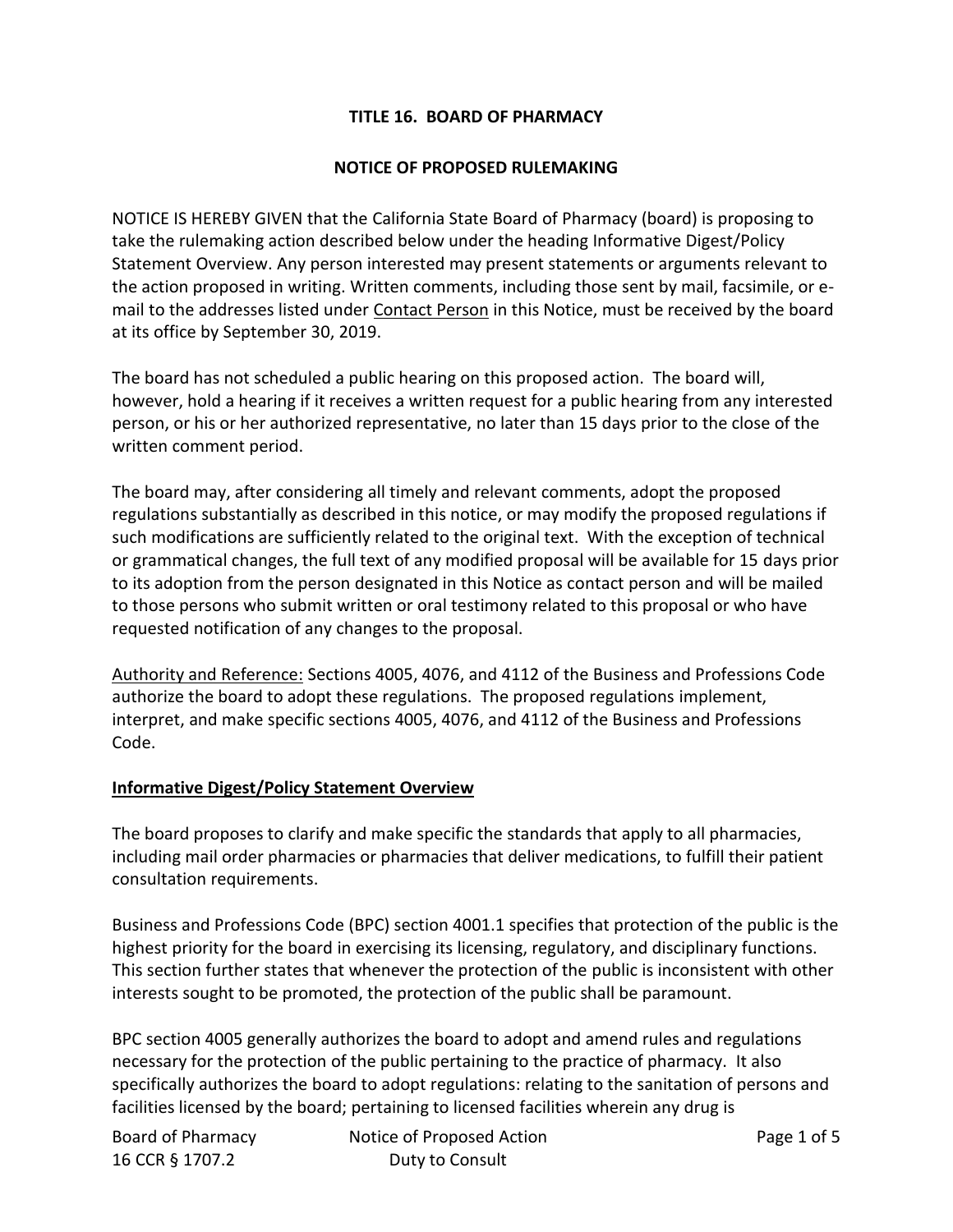compounded, prepared, furnished or dispensed; pertaining to minimum equipment for licensed facilities; and for the proper and effective enforcement and administration of Pharmacy Law.

BPC section 4037 establishes the definition of a pharmacy to include an area, place or premises licensed by the board in which the professional of pharmacy is practiced and where prescriptions are compounded.

BPC section 4076 establishes the general labeling requirements for prescriptions.

BPC section 4112 generally establishes the licensing requirements for a nonresident pharmacy. Further, this section requires a nonresident pharmacy to provide a toll-free number to facilitate communication between patients in California and a pharmacist with access to the patient's record. Additionally, this section authorizes the board to adopt regulations that apply the same requirements or standards for oral consultation to nonresident pharmacies as those applied to resident pharmacies.

Title 16, California Code of Regulations (CCR) Section 1707.2 specifies the conditions under which a pharmacist must fulfill his or her duty to consult.

This proposal would amend the current "Duty to Consult" regulations to:

- Specify the minimum requirements a pharmacist must be available for patients to speak to, and the maximum time a consumer must wait before speaking to a pharmacist.
- Updates the authority and reference sections to comply with legal requirements and ensure readers' understanding of the underlying sections of pharmacy law that support the regulation.
- Expand the current requirements for when a pharmacist shall provide oral consultation and expand the requirements to all settings.

## **Anticipated Benefits of the Proposed Regulations**

The broad objective of this proposal is to ensure that California consumers have timely access to a pharmacist to receive patient consultation. The specific benefits anticipated by the proposed amendments are to protect the public from risks of unsafe and or ineffective use of prescription medications through patient education. Providing access to a pharmacist ensures a patient is provided the opportunity to understand the appropriate use of the medications, drug warnings and interactions, and potential adverse effects if the medication is not taken as directed. Without such information patients are at risk.

## **Consistency and Compatibility with Existing State Regulations**

During the process of developing these regulations and amendments, the board has conducted a search of any similar regulations on this topic and has concluded that these regulations are neither inconsistent nor incompatible with existing state regulations.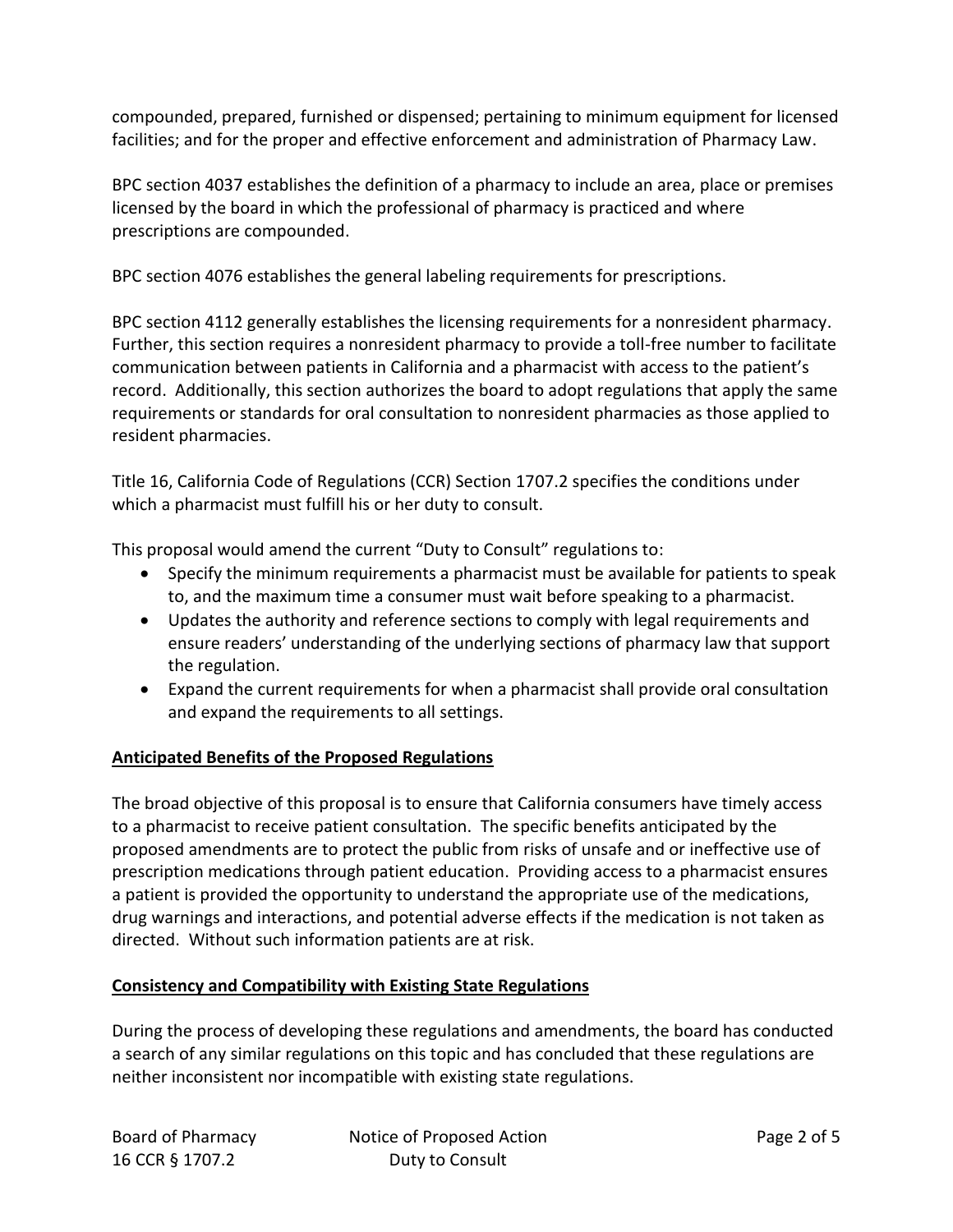# **Fiscal Impact and Related Estimates**

The board has made the following initial fiscal impact determinations:

#### Local Mandate: None

## Fiscal Impact on Public Agencies:

- Cost to Any Local Agency or School District for Which Government Code Sections 17500 – 17630 Require Reimbursement: None
- Costs/Savings to State Agencies: Minimal cost savings
- Nondiscretionary Costs/Savings to Local Agencies: None
- Costs/Savings in Federal Funding to the State: None

# Significant Statewide Adverse Economic Impact Directly Affecting Businesses (If Any):

The board has made a determination that the proposed regulatory action would have no significant statewide adverse economic impact directly affecting businesses and/or employees.

## **Results of Economic Impact Assessment/Analysis**:

## Impact on Jobs/New Businesses:

The board concludes that it is:

- (1) Unlikely that the proposal will create or eliminate any jobs within California;
- (2) Unlikely that the proposal will create new, or eliminate existing, businesses in California;
- (3) Unlikely that the proposal will expand businesses currently doing businesses within the state; and,
- (4) The benefits to the public are for consumer protection and increased assurance that any patient consultation services are readily available to all California consumers irrespective of where the patient receives his or her medication.

## Benefits of the Proposal:

The board has determined that this regulatory proposal will benefit the health and welfare of California residents. The legislature recognized the importance of patients having access to a pharmacist for purposes of providing patient consultation and created a mandate for the board to develop regulations specific to nonresident pharmacies. To fulfill this mandate, the board is ensuring patients have timely access to a pharmacist. The proposed amendments modify patient consultation requirements to specify how such consultation must be provided, irrespective of the care setting. This change will increase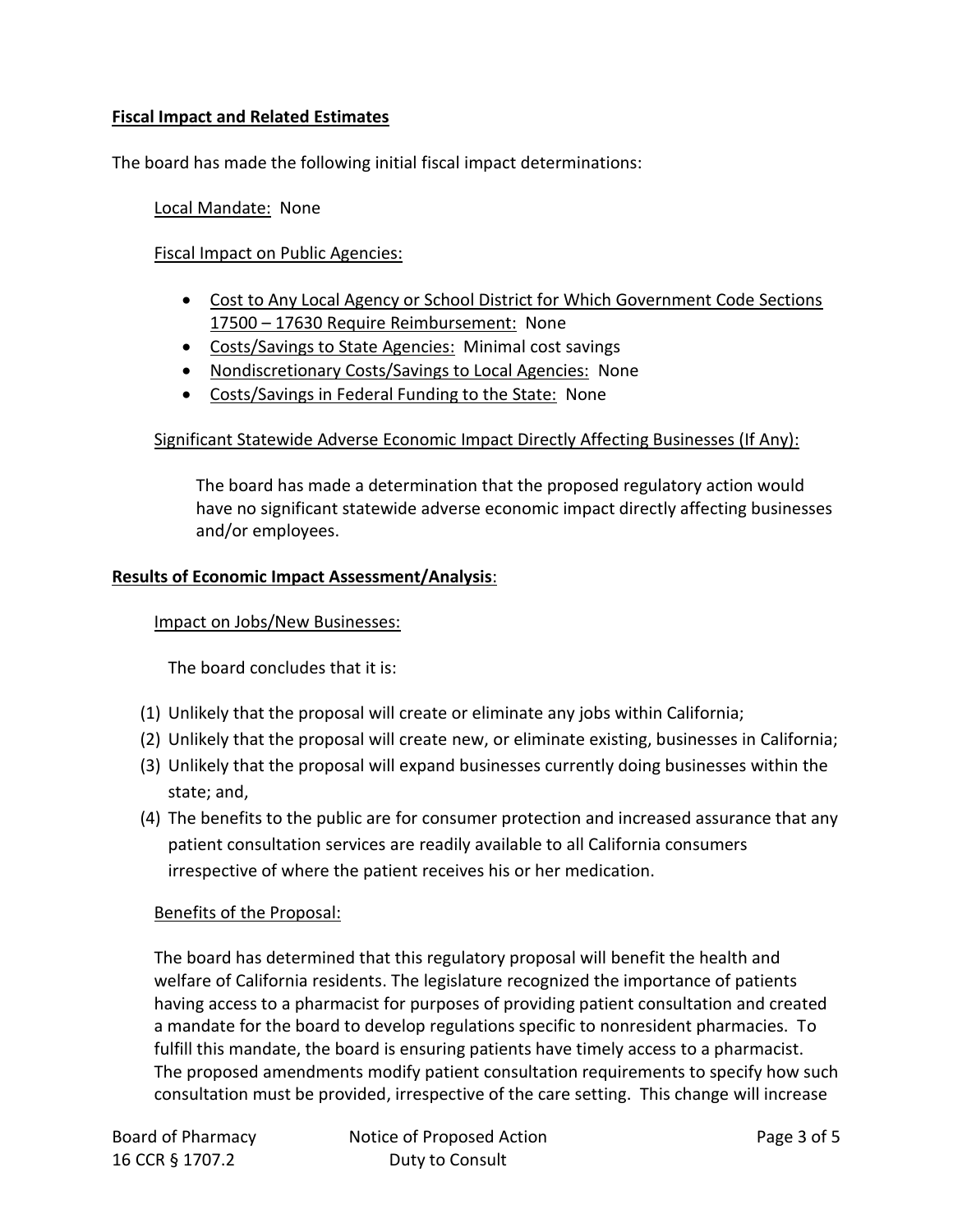patient access to pharmacists and result in better patient education surrounding the appropriate use of prescription medications. The proposed regulations will not benefit worker safety or the state's environment.

#### Cost Impact on Representative Private Person or Business:

The board is not aware of any cost impacts that a representative private person or business would necessarily incur in reasonable compliance with the proposed action. The board anticipates that the regulatory proposal will not result in any cost impacts to patients. Further, the board anticipates that this regulatory proposal will not result in any cost impacts to mail order pharmacies or pharmacies that have a medication delivery service. This determination is based on public comments received from representatives of mail order pharmacies operating both within and outside of California.

## **Business Reporting Requirement**

The proposal requires pharmacies, including those that are nonresident, mail order, or that deliver medication to comply with patient consultation requirements. This proposal does not create any business reporting requirements.

# **Effect on Small Business**:

The board believes this regulation will have no significant impact on small businesses. Although the board does not have nor maintain data to define if any of its licensees (pharmacies) are a "small business" as defined in Government Code section 11342.610, the board has made an initial determination that the proposed regulatory action would not have a significant adverse economic impact directly affecting small businesses. This is based on the determination that the regulatory proposal could result in existing mail order and nonresident pharmacies, some of which are likely small businesses, fulfilling patient consultation requirements already envisioned in statutory requirements.

## **Consideration of Alternatives**

The board must determine that no reasonable alternative it considered or that has otherwise been identified and brought to its attention (1) would be more effective in carrying out the purpose for which the action is proposed, (2) would be as effective and less burdensome to affected private persons than the proposal described in this Notice, or (3) would be more cost effective to affected private persons and equally effective in implementing the statutory policy or other provision of law.

The board invites interested persons to present statements or arguments with respect to the alternatives to the proposed regulations during the public comment period.